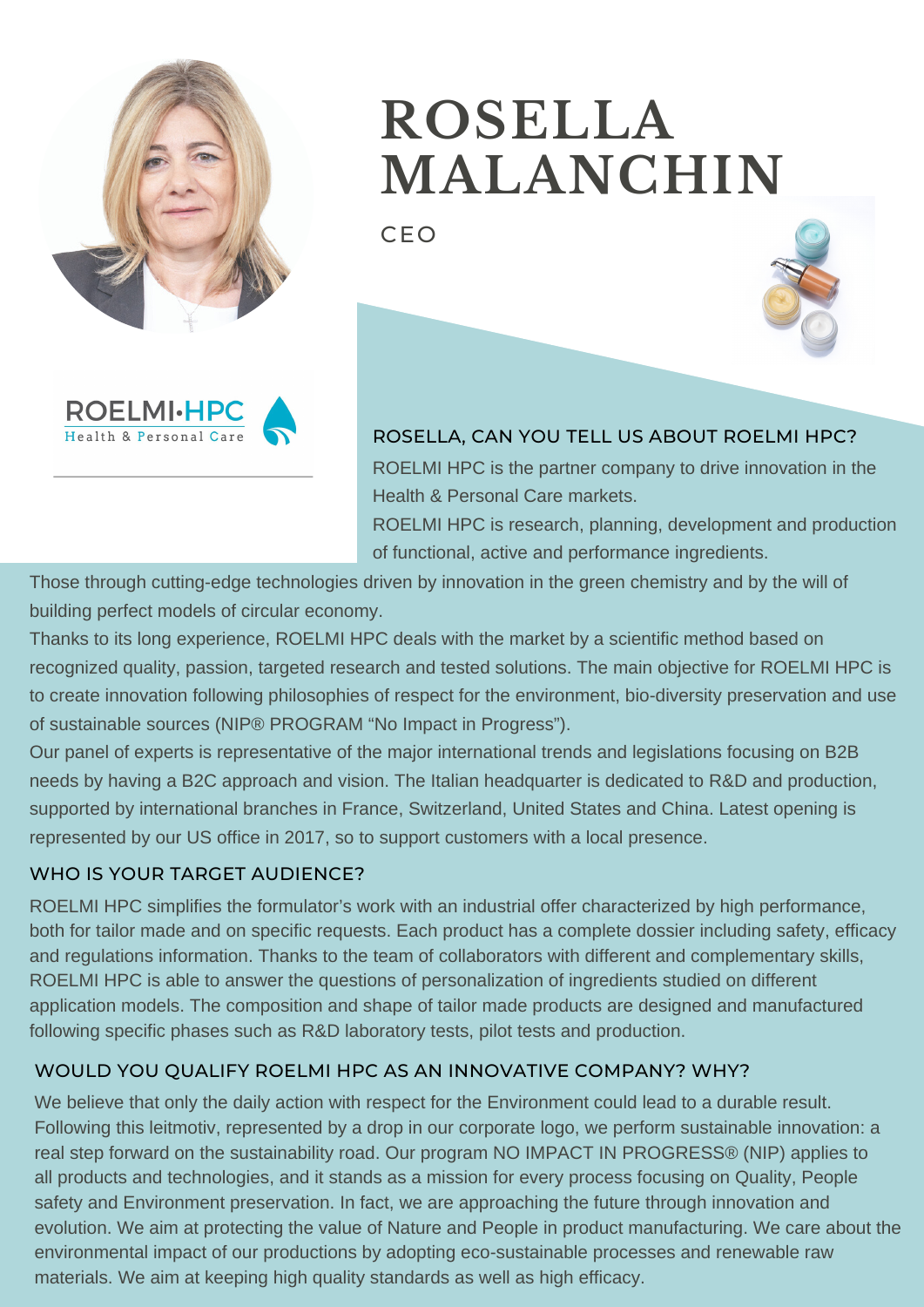#### WHAT IS A HIGH-QUALITY INGREDIENT FOR YOU?

Many known raw materials validated for their safety have to deliver their full potential yet. The use of a new technological approach made by ROELMI HPC allows it to be released. Our network of expertise, that permits us to bring specific solutions to targeted situations, confirms our innovative vision. Our standard and customized offers give the possibility to customers to express all particular activities or needed target. On selected product lines, we applied our SAF-e-CACY® concept of excellence. Aimed at reaching maximal efficacy maintaining highest safety results, the concept includes a repetitive efficacy control on every production batch.

### WHICH SPECIAL INGREDIENTS ARE OFFERED BY RELMI.HPC?

The portfolio is developed through two main technologies: Biotech & Nature. The first one, Biotech, has been created by fine-tuning the standard fermentation process. In fact, the know-how about bacteria and the common steps of the technologies, brought to cutting-edge ingredients and multiple applications. The safety aspects of fermentation and the standardization of ingredients purity continue being of high quality, assuring innovative performances and bringing the maximum of life creation into cosmetics. Probiotics and 2.0 Hyaluronans represent here the inner innovation for years. A wide selection of proprietary probiotics strains belonging to Lactobacilli, Bifidobacteria and other species are manufactured to reach the highest potency for a various number of applications. Innovation in Hyaluronans means the invention of Fullspectrum Hyaluronans (HATech 2.0®) where the focus is not on a specific molecular weight, but rather on the efficacy of a range of fractions working in synergy, just as naturally happens in our body. An osmolyte able to rebalance the skin microbiota, completes the biotech portfolio.

The second one, the Natural technology, includes soft methodologies whose first aim is nature's respect, followed by the recreation of nature within active and functional ingredients. The integrity of the plant comes first, followed by the integrality of plant compound inside ROELMI HPC ingredients. The real innovation of the products lies in the plant hidden inside them. The use of soft technologies like solvent-free techniques, physical steps (pressure, temperature, or mechanic action) do not alter natural molecules. We focus on biological efficacy, going beyond chemical composition. Circular economy models are adopted to create cosmetic values from non-edible fractions. Biology completes chemistry: Nature's active systems are based on synergic ranges of compounds, rather than the purity of a single active element.

# WHAT DIFFERENTIATES YOUR INGREDIENTS FROM THE COMPETITION?

Guaranteed efficacy at every batch and full proven SustainAbility. These are the two outputs of the innovative technologies and results of a tough job of R&D about our ingredients. ROELMI HPC is working in partnership with a panel of experts in the fields of the green chemistry, circular economy, dermatologists, professors and consultants that help us to find the cutting-edge proposal for the cosmetic markets. Our efforts are done in the direction to minimize the impact of our production processes towards the environment protection and be always able if and when it is possible to choose the best alternative that is sustainable under the ethical, social, economic and environmental point of view. As an example, we can mention the full reconversion of petrochemical plant into a green chemistry one for the production of renewable sourced biodegradable substitutes to micro-plastics. Talking about our active ingredients, we are proud to be the inventor of "SAF-e-CACY®": we can guarantee the efficacy per every batch, including this parameter into the CoA, and we are among very few cases worldwide confirming such a serious parameter.

#### WHAT IS THE MOST COMMON TYPE OF FEEDBACK THAT YOU RECEIVE ABOUT YOUR INGREDIENTS?

Worldwide customers appreciate the ROELMI HPC philosophy and approach to the innovation, mainly because it is inspired to the respect of the planet and all their inhabitants both from animal and vegetable kingdoms. They are fascinated to start a journey with us into new technologies, new products and to discover the quality of ingredients that were known only for their INCI names, but not for their activity into the skin.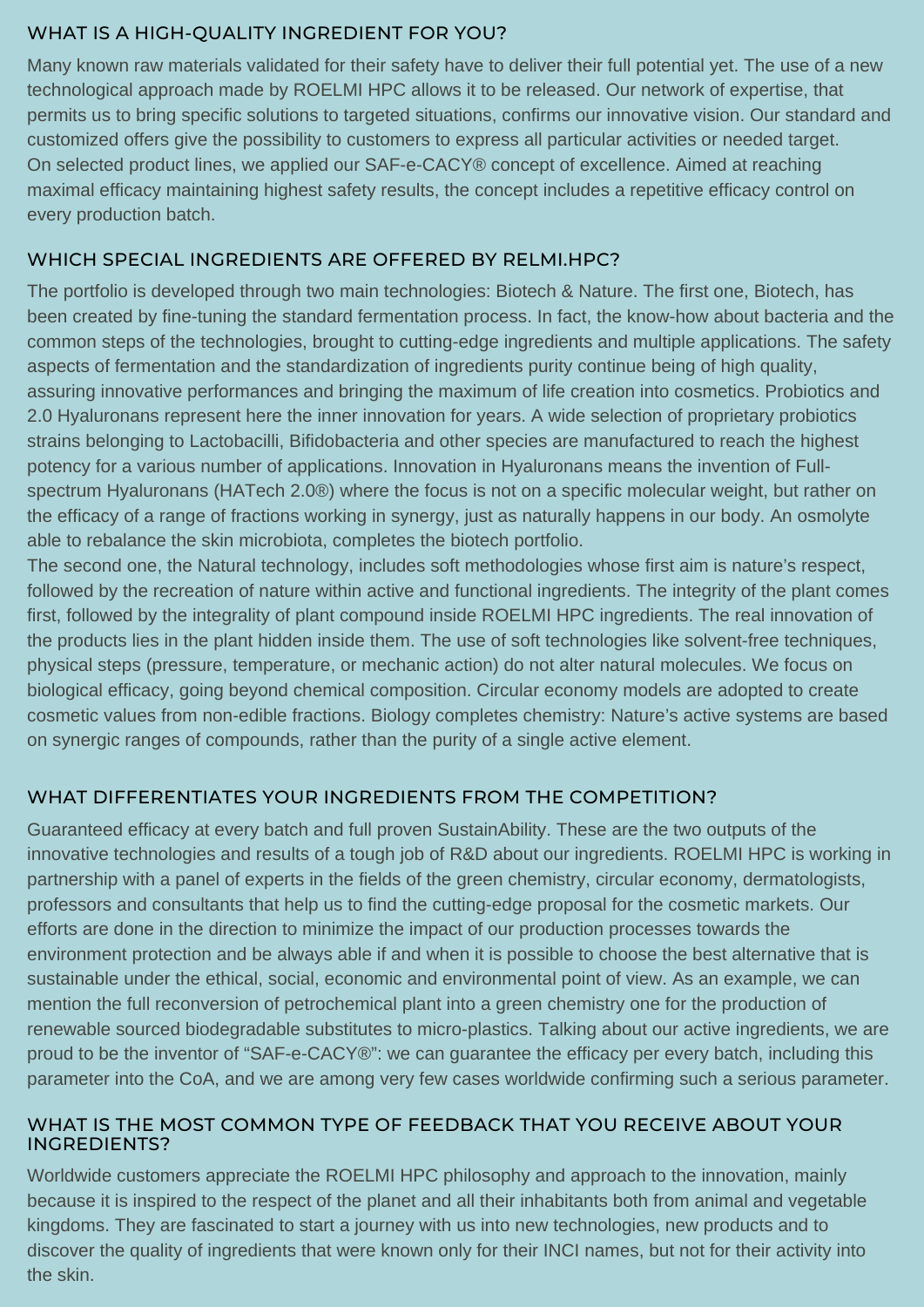Just an example above all, Hyaluronic acid (HA), everybody knows it just as a moisturizer and immediately thinks about its molecular weight. Well, this is just a small portion of the immense universe of possibilities that it is able to reach HA. That is the reason why when we present them out Hyaluronans 2.0 Technology of the Spectrum of efficacy, they are astonished. Thanks to ROELMI HPC, customers discover that it is possible to fine tune and target the skin benefits that you want, going beyond the classic moisturization benefit.

## HAS ROELMI HPC RECEIVED ANY AWARDS?

- Company that has developed good Social Responsibility Practices in the areas of: environmental sustainability projects, quality of work and relationships with workforce, quality of relations with suppliers, customers and consumers, initiatives towards Civil Society and the local community and, government and responsible management of the company (Good Practices from Lombardy 2019).
- Company listed among the 10 best in the sector for effectiveness of environmental results, innovative content, economic results and possibility of dissemination (2017 Sustainable Development Award-Circular Economy Sector).
- Winner of the "sustainability Award" in the context of the Cosmetorium 2017 fair.
- Ecovadis Gold Rating 2019

## HOW ARE YOU HANDLING THE SITUATION WITH COVID-19?

We are facing with an arduous and particularly demanding challenge that will require us to carry out important efforts and sacrifices and, I fear, prolonged over time. We immediately reacted with an important organizational effort, aimed primarily at safeguarding everyone's health and safety and, in the second instance, guaranteeing the continuation of the activity. Currently, we are fully operational, with offices operating and production lines still 100% active.

Obviously, we have adopted many precautionary measures always in line with the indications of our government, but often also more restrictive. In compliance with the provisions issued by the Authorities, we have:

- Promptly set up a crisis committee that meets daily to assess the situation, provide updates to all employees and, if necessary, reinforce or modify the countermeasures adopted.
- Informed all staff on the current situation and on the behavior to be followed.
- Installed automatic sanitizing dispensers at the entrances of the company offices.
- Distributed to all employees plus sanitizer pack for personal and family use.
- Distributed FFP3 masks to operators who come into contact with outsiders with the disposition to wear them and made the same FFP3 masks available to all employees.
- Canceled all meetings/trainings/events/audits both at our offices and outside (visits to customers, suppliers, etc.) by favoring e-meetings.
- Favored home working mode whenever possible as ROELMI HPC has remote working capabilities for employees in all its branches.
- Employee shifting is planned in all our departments (Offices, Production and Logistics).
- Updated the layout of the offices. To date,all white-collar workers who cannot operate in the home working regime have a single office station.
- Revisited production programs: the large spaces we have available allow us to make operators work at a considerable distance from each other (more than 10 meters average), reducing the risk of contagion.
- Limited access to break rooms to one person at a time.
- Updated the biohazard DVR to include the cases in question.

We are following the World Health Organization (WHO), and the advice of local authorities globally and in the cities and regions concerned. Our priority remains the safety of our colleagues, customers and partners. We are working to not lose the occasion to reach our partners and customers worldwide to inform them about the news about ROELMI HPC. Our departments (R&D, Marketing) are working hard to maintain the calendar of activities ready for next events.